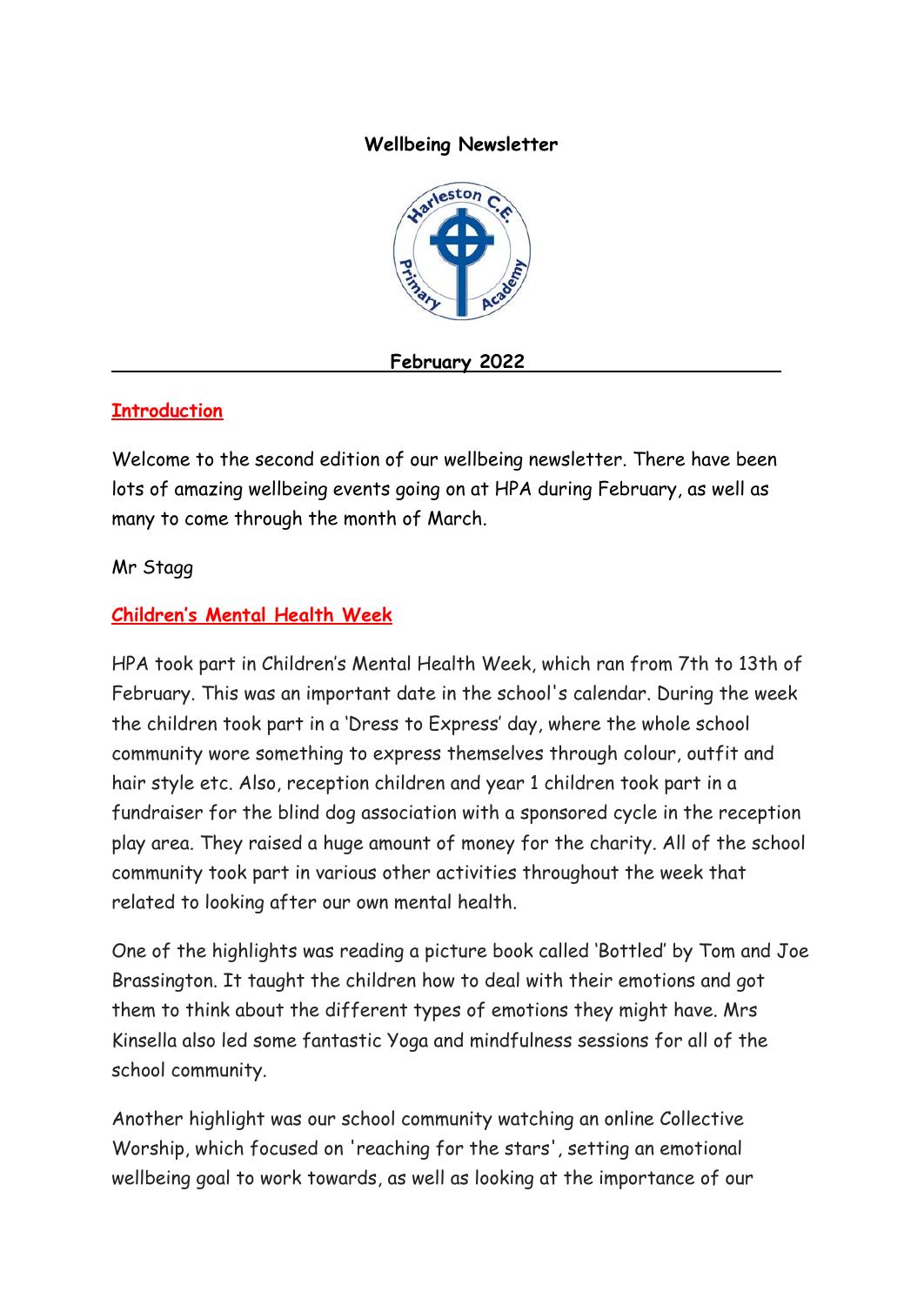support networks. The dancer Oti Mabuse also made an appearance! I really enjoyed talking about the week on the Radio Norfolk Breakfast Show!







## **Acts of Kindness Calendar**

A huge thank you to everyone who took part in the 'HPA Acts of Kindness' calendar for the month of February. Being kind is a culture that we firmly believe in at HPA and something that will continue for the rest of this academic year and beyond. Below are some examples of the kindness we witnessed.

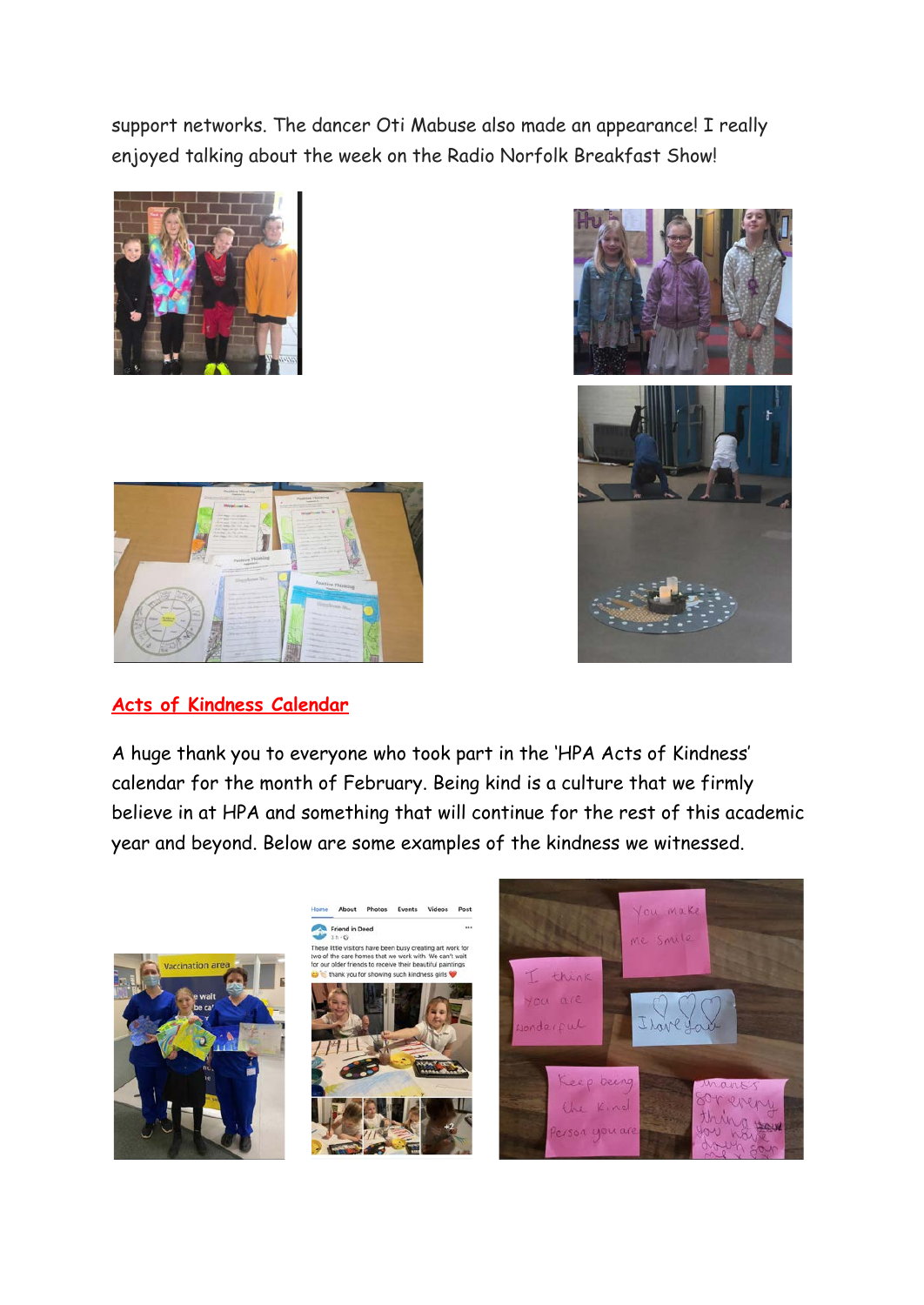### **Kindness Poetry Competition**

To continue to raise awareness about the importance of kindness within the school community we are running a poetry/art competition for KS1 and KS2.

Information about the KS1 and KS2 poetry competition is below. I will also explain the poetry competition to all of the children during school time.

#### **Who can enter the competition?**

There are 2 categories: KS1  $K<sub>S2</sub>$ 

#### **What kind of a poem can I write?**

- You can write the poem in any way you like but it should have something to do with 'Kindness'.
- 'Kindness' does not have to be the title of your poem you can come up with your own title
- Your poem can be in any poetry style you like.
- Your poem doesn't have to rhyme but you can use rhyme if you wish.
- Your poem can be long or short.
- Your poem should be a maximum of 20 lines
- There are some examples on the school Dojo page to help you get started.

There will be prizes for the winners in KS1 and KS2. The poem will also be published in the school and local community.

There is also a competition for designing a piece of artwork for the front cover. This needs to include the word 'kindness' as well as any drawing, designs and pictures to go with it. This needs to be done on A4 paper. There will also be prizes for the artwork competition.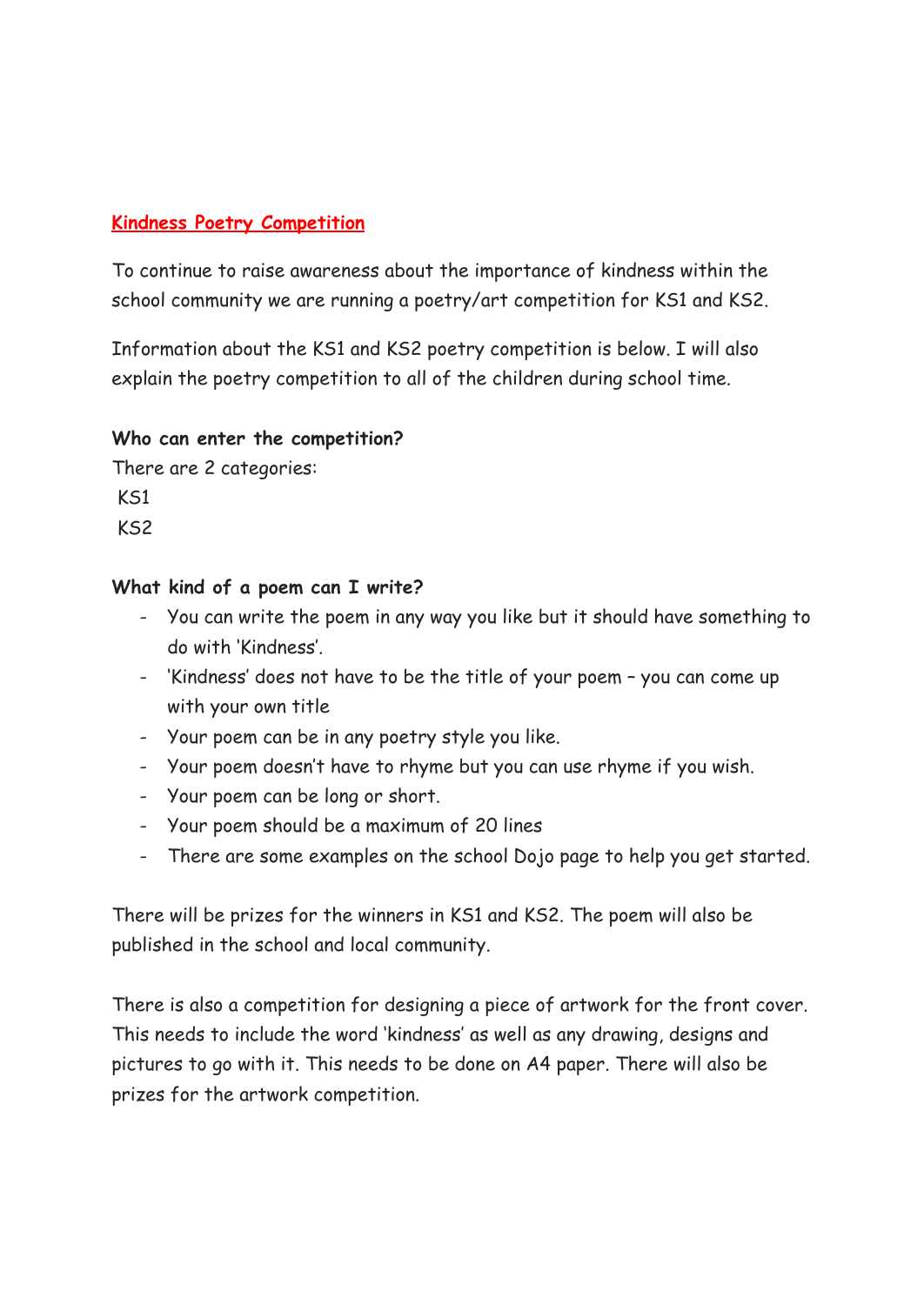You can enter both the art and poetry competition. The competitions will be judged by the Wellbeing Council.

Closing date: Friday 11th March and entries handed into me.

### **Wellbeing Council**

The Wellbeing Council have been working hard during the last half term to support wellbeing in our school community. They have created Kindness Charters, led Collective Worship as well as having a key part in Children's Mental Health Week. This half term they will be focussing on:

-Creating a School Garden

-Creating a worry box to support children who need help and support with any worries they have

-Leading Collective Worship

-Litter picking around the school site

-Putting together our first 'It's Cool to be Kind' day

-Judging the Kindness poetry/art competition

I have asked a few of the Wellbeing Councillors to explain why they are enjoying the role.

Olivia said " I like being a Wellbeing Councillor because I get to help everyone and also come up with ideas of how to make the school a bette place."

Isla said " I like being a Wellbeing Councillor because you get to create lots of fun ideas."

Tilly said "I like being a Wellbeing Councillor because I really like helping people."